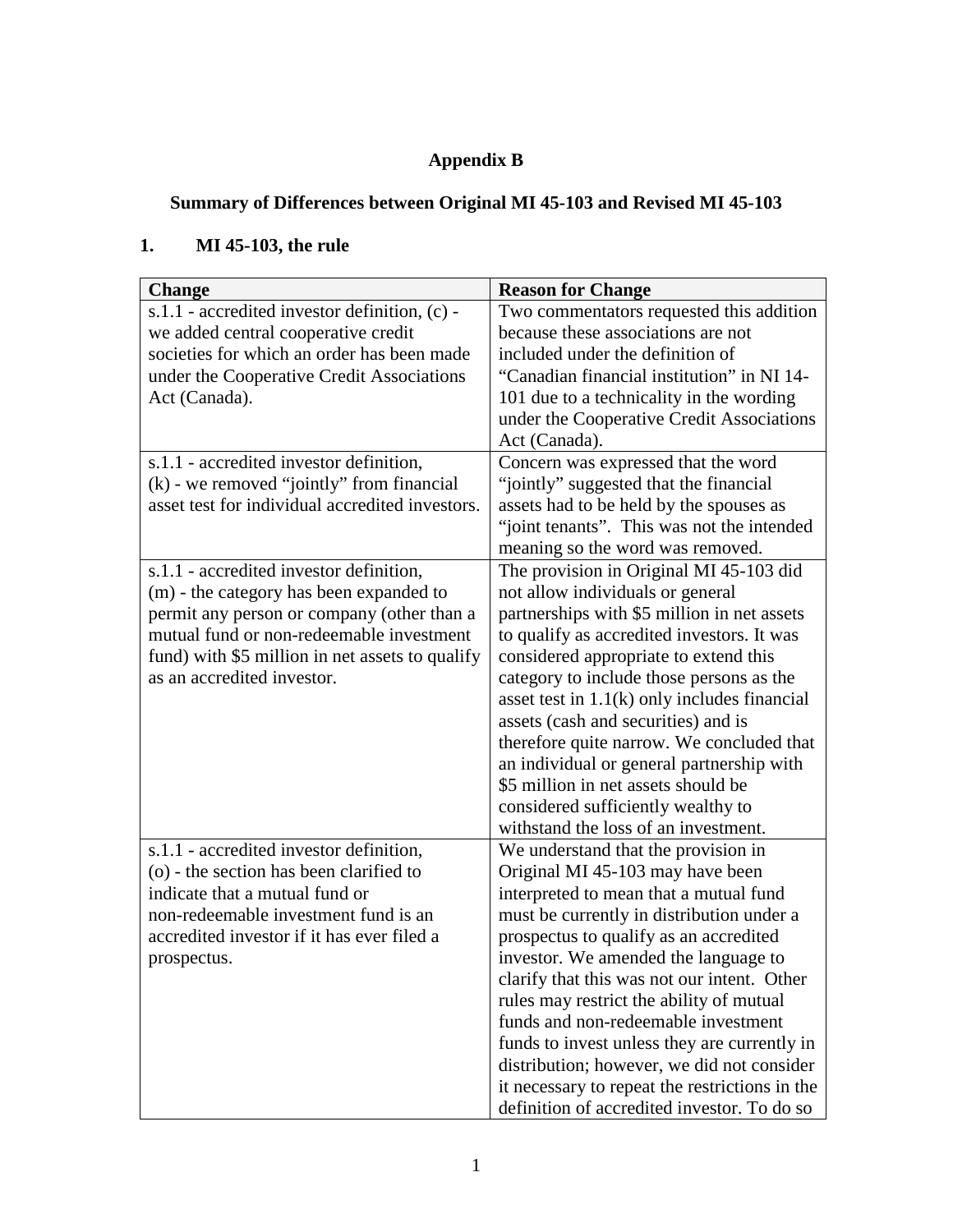| <b>Change</b>                                                                       | <b>Reason for Change</b>                                                         |
|-------------------------------------------------------------------------------------|----------------------------------------------------------------------------------|
|                                                                                     | would be redundant and may create                                                |
|                                                                                     | conflict and confusion, if and when those                                        |
|                                                                                     | other rules are changed.                                                         |
| s.1.1 - accredited investor definition, (p) $\&$                                    | Not all of the Participating Jurisdictions                                       |
| (q) - we added trust companies and portfolio                                        | have a provision (equivalent to $s.132(1)$ of                                    |
| managers trading for fully managed                                                  | the Securities Act (Alberta) and $s.74(1)$ of                                    |
| accounts to the list of accredited investors                                        | the Securities Act (British Columbia))                                           |
| and added a new s.1.2 deeming these                                                 | which deems trust companies and                                                  |
| entities to be purchasing as principal.                                             | portfolio managers to be purchasing as                                           |
|                                                                                     | principal therefore s.1.2 was necessary.                                         |
|                                                                                     | Furthermore, the current statutory                                               |
|                                                                                     | wording only deems trust companies                                               |
|                                                                                     | incorporated in the local jurisdiction and                                       |
|                                                                                     | portfolio managers registered in the local                                       |
|                                                                                     | jurisdiction to be purchasing as principal.                                      |
|                                                                                     | The new sections $1.1(p)$ and $(q)$                                              |
|                                                                                     | accommodate trust companies and                                                  |
|                                                                                     | portfolio managers across Canada.                                                |
|                                                                                     | However, PEI trust company legislation                                           |
|                                                                                     | may not be comparable to that which                                              |
|                                                                                     | exists in other jurisdictions and therefore                                      |
|                                                                                     | trust companies incorporated only in PEI                                         |
|                                                                                     | were not be deemed to be purchasing as                                           |
|                                                                                     | principal.                                                                       |
| s.1.1 - accredited investor definition, (p) and                                     | We had expressly asked industry to<br>comment on whether we should extend        |
| (q) - we extended these categories to                                               |                                                                                  |
| include trust companies and portfolio<br>managers registered or authorized to carry | this definition to include foreign trust<br>companies and portfolio managers and |
| on business in foreign jurisdictions.                                               | received support to do so.                                                       |
| s.1.1 - accredited investor definition, (r) -                                       | We requested comment on whether                                                  |
| we re-inserted registered charities into the                                        | registered charities should be included as                                       |
| list of accredited investors but added a                                            | accredited investors. A number of                                                |
| condition requiring that they obtain advice                                         | commentators recommended that they be                                            |
| from an eligibility adviser or registered                                           | included. Many charities may meet                                                |
| adviser.                                                                            | another category in the definition, for                                          |
|                                                                                     | example, persons or companies having \$5                                         |
|                                                                                     | million in net assets. However, we are                                           |
|                                                                                     | concerned that not all charities are                                             |
|                                                                                     | sufficiently sophisticated. We believe that                                      |
|                                                                                     | the change will allow registered charities                                       |
|                                                                                     | to make investments while ensuring that                                          |
|                                                                                     | they have the necessary advice.                                                  |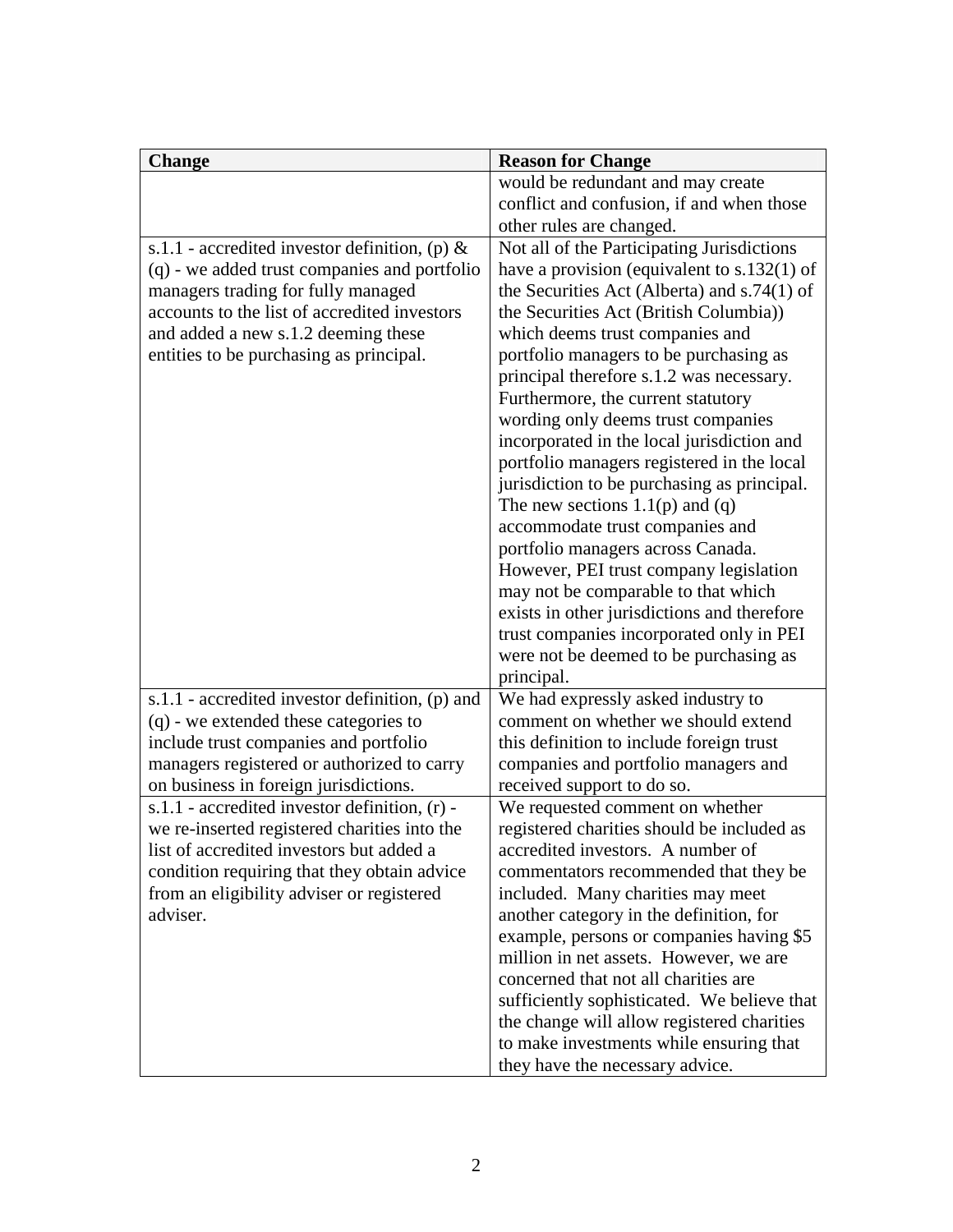| <b>Change</b>                                 | <b>Reason for Change</b>                               |
|-----------------------------------------------|--------------------------------------------------------|
| s.1.1 - accredited investor definition,       | We made this change to address concerns                |
| (t) - this section has been broadened to      | that the section was too restrictive because           |
| include corporations that would be wholly-    | some corporate law requires that shares be             |
| owned by accredited investors, except that    | held by directors.                                     |
| corporate legislation requires a certain      |                                                        |
| number of shares to be held by the directors  |                                                        |
| of the corporation.                           |                                                        |
| s.1.1- definitions of control person and      | Not all jurisdictions have these definitions           |
| reporting issuer were added with the          | in their legislation. A further minor                  |
| September 2002 publication but have since     | amendment was made to clarify which                    |
| been slightly amended to clarify which        | jurisdictions needed the definitions.                  |
| jurisdictions require the definitions.        |                                                        |
| Definition of "eligibility adviser" was added | The concept of eligibility adviser exists in           |
| and in SK and MB, lawyers and accountants     | the Original MI 45-103 as part of the                  |
| can provide the advice.                       | Alberta offering memorandum exemption                  |
|                                               | (i.e., investors who do not meet the                   |
|                                               | financial tests in the eligible investor               |
|                                               | definition can invest more than \$10,000 if            |
|                                               | they obtain advice from a registered                   |
|                                               | investment dealer). In the Revised MI 45-              |
|                                               | 103, the concept has been turned into a                |
|                                               | defined term. In addition, we understand               |
|                                               | that there may be very few investment                  |
|                                               | dealers operating in SK & MB and                       |
|                                               | consequently, lawyers and accountants are              |
|                                               | currently permitted to give advice under               |
|                                               | certain of the exemptions in $SK & MB$ .               |
|                                               | The definition of eligibility adviser has              |
|                                               | been expanded to accommodate this.                     |
|                                               | However, lawyers and accountants will                  |
|                                               | not be considered to be acceptable                     |
|                                               | advisers under the laws of any other<br>jurisdictions. |
| Definition of "eligible investor" expanded    | This was done to give family, friends and              |
| to include persons referred to in the family, | business associates the option of investing            |
| friends and business associates.              | under an offering memorandum if they                   |
|                                               | choose. Under Original MI 45-103, a                    |
|                                               | family member, friend or business                      |
|                                               | associate can only invest under an                     |
|                                               | offering memorandum if they meet the                   |
|                                               | financial tests for an eligible investor. It           |
|                                               | seemed incongruous to the Committee                    |
|                                               | that these persons are permitted to invest             |
|                                               | without any disclosure but only have a                 |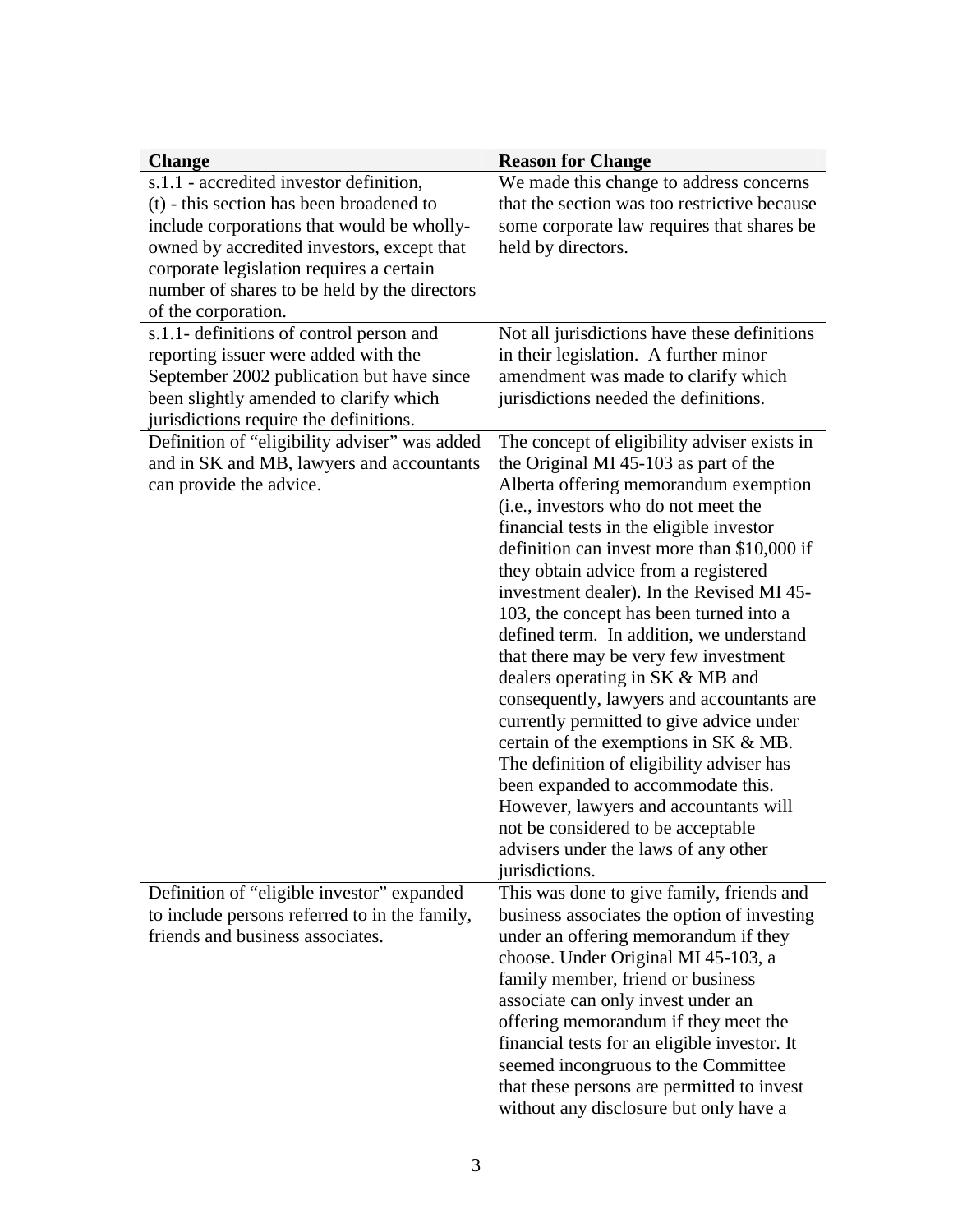| <b>Change</b>                                | <b>Reason for Change</b>                      |
|----------------------------------------------|-----------------------------------------------|
|                                              | right to invest with the additional           |
|                                              | protections of an offering memorandum         |
|                                              | (and therefore statutory rights of action) if |
|                                              | they meet certain financial tests or get      |
|                                              | advice. We do not want to mandate that        |
|                                              | these persons must get an offering            |
|                                              | memorandum but we do want to permit           |
|                                              | them that option, if they so choose.          |
| Definition of "founder" added.               | The definition of founder is similar to the   |
|                                              | statutory definition of promoter that         |
|                                              | currently exists in most securities           |
|                                              | legislation; however, the definition of       |
|                                              | founder requires that the individual must     |
|                                              | still be involved with the issuer.            |
|                                              | Promoters were not included in the            |
|                                              | family, friends and business associates       |
|                                              | exemption in the Original MI 45-03            |
|                                              | because we thought that persons who           |
|                                              | would be promoters likely would also be       |
|                                              | directors or senior officers so reference to  |
|                                              | them was likely redundant. Furthermore,       |
|                                              | the definition of promoter has no clear       |
|                                              | time limit. We wanted to ensure that only     |
|                                              | promoters currently involved with the         |
|                                              | issuer were included. Some of the             |
|                                              | Participating Jurisdictions have indicated    |
|                                              | that they require the concept of promoter     |
|                                              | to be included, as they see offerings in      |
|                                              | which individuals are promoters but not       |
|                                              | directors, senior officers or control         |
|                                              | persons. To accommodate this request but      |
|                                              | to ensure that the promoter is still          |
|                                              | involved with the issuer, we have adopted     |
|                                              | the new term, founder. The term founder       |
|                                              | requires that the individual be currently     |
|                                              | involved with the issuer.                     |
| s.1.1 - definition of founder amended to add | Concern was expressed that the B.C.           |
| the words "acting in concert with" and to    | Securities Act uses the term "acting in       |
| change "continues to be" to "is".            | concert" instead of "in conjunction with"     |
|                                              | and that the change in terminology might      |
|                                              | affect the meaning in the B.C. Securities     |
|                                              | Act. The wording "continues to be" also       |
|                                              | caused a temporal defect that could be        |
|                                              | corrected by using "is".                      |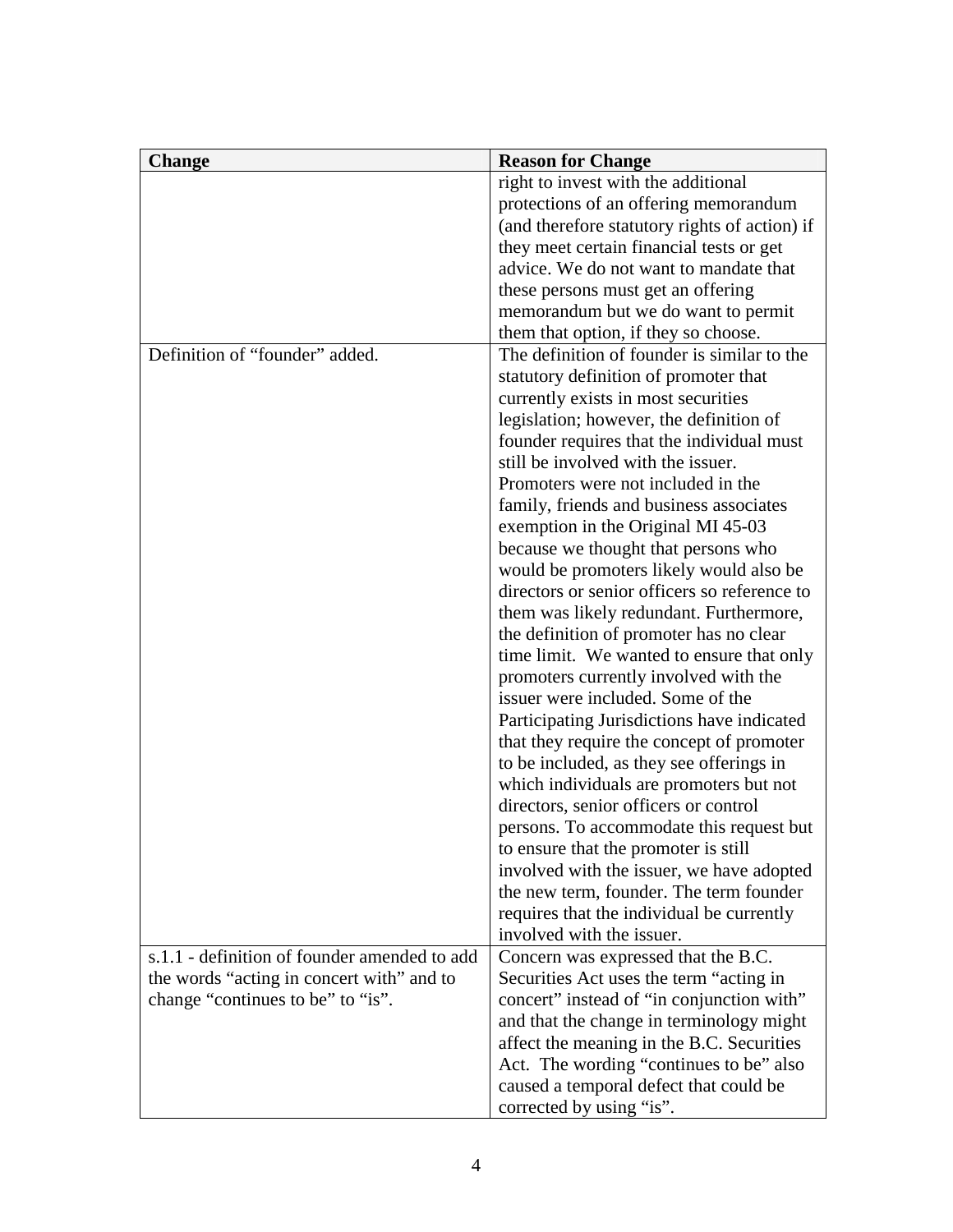| <b>Change</b>                                                                                                                                                                                                                                                                                                                                                                                                                                                                                                                                                      | <b>Reason for Change</b>                                                                                                                                                                                                                                                                                                                                                                                                                                                                                                                                                                                                                                                                                                                                                                                                                                                                                                                                                                                                                                                                                                                                                  |
|--------------------------------------------------------------------------------------------------------------------------------------------------------------------------------------------------------------------------------------------------------------------------------------------------------------------------------------------------------------------------------------------------------------------------------------------------------------------------------------------------------------------------------------------------------------------|---------------------------------------------------------------------------------------------------------------------------------------------------------------------------------------------------------------------------------------------------------------------------------------------------------------------------------------------------------------------------------------------------------------------------------------------------------------------------------------------------------------------------------------------------------------------------------------------------------------------------------------------------------------------------------------------------------------------------------------------------------------------------------------------------------------------------------------------------------------------------------------------------------------------------------------------------------------------------------------------------------------------------------------------------------------------------------------------------------------------------------------------------------------------------|
| Definitions of "fully managed account",                                                                                                                                                                                                                                                                                                                                                                                                                                                                                                                            | The definition of fully managed account                                                                                                                                                                                                                                                                                                                                                                                                                                                                                                                                                                                                                                                                                                                                                                                                                                                                                                                                                                                                                                                                                                                                   |
| "MI 45-102" and "qualifying issuer" added.                                                                                                                                                                                                                                                                                                                                                                                                                                                                                                                         | was added to help clarify when portfolio                                                                                                                                                                                                                                                                                                                                                                                                                                                                                                                                                                                                                                                                                                                                                                                                                                                                                                                                                                                                                                                                                                                                  |
|                                                                                                                                                                                                                                                                                                                                                                                                                                                                                                                                                                    | managers and trust companies acting on                                                                                                                                                                                                                                                                                                                                                                                                                                                                                                                                                                                                                                                                                                                                                                                                                                                                                                                                                                                                                                                                                                                                    |
|                                                                                                                                                                                                                                                                                                                                                                                                                                                                                                                                                                    | behalf of clients can be considered to be                                                                                                                                                                                                                                                                                                                                                                                                                                                                                                                                                                                                                                                                                                                                                                                                                                                                                                                                                                                                                                                                                                                                 |
|                                                                                                                                                                                                                                                                                                                                                                                                                                                                                                                                                                    | acting as principal under the accredited                                                                                                                                                                                                                                                                                                                                                                                                                                                                                                                                                                                                                                                                                                                                                                                                                                                                                                                                                                                                                                                                                                                                  |
|                                                                                                                                                                                                                                                                                                                                                                                                                                                                                                                                                                    | investor exemption. The definitions of MI                                                                                                                                                                                                                                                                                                                                                                                                                                                                                                                                                                                                                                                                                                                                                                                                                                                                                                                                                                                                                                                                                                                                 |
|                                                                                                                                                                                                                                                                                                                                                                                                                                                                                                                                                                    | 45-102 and qualifying issuer were added                                                                                                                                                                                                                                                                                                                                                                                                                                                                                                                                                                                                                                                                                                                                                                                                                                                                                                                                                                                                                                                                                                                                   |
|                                                                                                                                                                                                                                                                                                                                                                                                                                                                                                                                                                    | for drafting convenience and for better                                                                                                                                                                                                                                                                                                                                                                                                                                                                                                                                                                                                                                                                                                                                                                                                                                                                                                                                                                                                                                                                                                                                   |
|                                                                                                                                                                                                                                                                                                                                                                                                                                                                                                                                                                    | direction to readers of the instrument.                                                                                                                                                                                                                                                                                                                                                                                                                                                                                                                                                                                                                                                                                                                                                                                                                                                                                                                                                                                                                                                                                                                                   |
| Section 1.2 - The heading of the section was                                                                                                                                                                                                                                                                                                                                                                                                                                                                                                                       | The heading was not informative.                                                                                                                                                                                                                                                                                                                                                                                                                                                                                                                                                                                                                                                                                                                                                                                                                                                                                                                                                                                                                                                                                                                                          |
| changed from "Interpretation" to "Persons                                                                                                                                                                                                                                                                                                                                                                                                                                                                                                                          |                                                                                                                                                                                                                                                                                                                                                                                                                                                                                                                                                                                                                                                                                                                                                                                                                                                                                                                                                                                                                                                                                                                                                                           |
| or companies deemed to be purchasing as                                                                                                                                                                                                                                                                                                                                                                                                                                                                                                                            |                                                                                                                                                                                                                                                                                                                                                                                                                                                                                                                                                                                                                                                                                                                                                                                                                                                                                                                                                                                                                                                                                                                                                                           |
| principal".                                                                                                                                                                                                                                                                                                                                                                                                                                                                                                                                                        |                                                                                                                                                                                                                                                                                                                                                                                                                                                                                                                                                                                                                                                                                                                                                                                                                                                                                                                                                                                                                                                                                                                                                                           |
| Section 2.1(c) & 3.1(c) - we expanded the                                                                                                                                                                                                                                                                                                                                                                                                                                                                                                                          | In SK, in-laws are permitted to invest                                                                                                                                                                                                                                                                                                                                                                                                                                                                                                                                                                                                                                                                                                                                                                                                                                                                                                                                                                                                                                                                                                                                    |
| exemptions to permit in-laws of directors,                                                                                                                                                                                                                                                                                                                                                                                                                                                                                                                         | under the SK statutory family, close                                                                                                                                                                                                                                                                                                                                                                                                                                                                                                                                                                                                                                                                                                                                                                                                                                                                                                                                                                                                                                                                                                                                      |
| senior officers, founders and control persons                                                                                                                                                                                                                                                                                                                                                                                                                                                                                                                      | friends and business associates exemption.                                                                                                                                                                                                                                                                                                                                                                                                                                                                                                                                                                                                                                                                                                                                                                                                                                                                                                                                                                                                                                                                                                                                |
|                                                                                                                                                                                                                                                                                                                                                                                                                                                                                                                                                                    |                                                                                                                                                                                                                                                                                                                                                                                                                                                                                                                                                                                                                                                                                                                                                                                                                                                                                                                                                                                                                                                                                                                                                                           |
|                                                                                                                                                                                                                                                                                                                                                                                                                                                                                                                                                                    |                                                                                                                                                                                                                                                                                                                                                                                                                                                                                                                                                                                                                                                                                                                                                                                                                                                                                                                                                                                                                                                                                                                                                                           |
|                                                                                                                                                                                                                                                                                                                                                                                                                                                                                                                                                                    |                                                                                                                                                                                                                                                                                                                                                                                                                                                                                                                                                                                                                                                                                                                                                                                                                                                                                                                                                                                                                                                                                                                                                                           |
|                                                                                                                                                                                                                                                                                                                                                                                                                                                                                                                                                                    |                                                                                                                                                                                                                                                                                                                                                                                                                                                                                                                                                                                                                                                                                                                                                                                                                                                                                                                                                                                                                                                                                                                                                                           |
|                                                                                                                                                                                                                                                                                                                                                                                                                                                                                                                                                                    |                                                                                                                                                                                                                                                                                                                                                                                                                                                                                                                                                                                                                                                                                                                                                                                                                                                                                                                                                                                                                                                                                                                                                                           |
|                                                                                                                                                                                                                                                                                                                                                                                                                                                                                                                                                                    |                                                                                                                                                                                                                                                                                                                                                                                                                                                                                                                                                                                                                                                                                                                                                                                                                                                                                                                                                                                                                                                                                                                                                                           |
|                                                                                                                                                                                                                                                                                                                                                                                                                                                                                                                                                                    |                                                                                                                                                                                                                                                                                                                                                                                                                                                                                                                                                                                                                                                                                                                                                                                                                                                                                                                                                                                                                                                                                                                                                                           |
|                                                                                                                                                                                                                                                                                                                                                                                                                                                                                                                                                                    |                                                                                                                                                                                                                                                                                                                                                                                                                                                                                                                                                                                                                                                                                                                                                                                                                                                                                                                                                                                                                                                                                                                                                                           |
|                                                                                                                                                                                                                                                                                                                                                                                                                                                                                                                                                                    |                                                                                                                                                                                                                                                                                                                                                                                                                                                                                                                                                                                                                                                                                                                                                                                                                                                                                                                                                                                                                                                                                                                                                                           |
|                                                                                                                                                                                                                                                                                                                                                                                                                                                                                                                                                                    |                                                                                                                                                                                                                                                                                                                                                                                                                                                                                                                                                                                                                                                                                                                                                                                                                                                                                                                                                                                                                                                                                                                                                                           |
|                                                                                                                                                                                                                                                                                                                                                                                                                                                                                                                                                                    |                                                                                                                                                                                                                                                                                                                                                                                                                                                                                                                                                                                                                                                                                                                                                                                                                                                                                                                                                                                                                                                                                                                                                                           |
|                                                                                                                                                                                                                                                                                                                                                                                                                                                                                                                                                                    |                                                                                                                                                                                                                                                                                                                                                                                                                                                                                                                                                                                                                                                                                                                                                                                                                                                                                                                                                                                                                                                                                                                                                                           |
|                                                                                                                                                                                                                                                                                                                                                                                                                                                                                                                                                                    |                                                                                                                                                                                                                                                                                                                                                                                                                                                                                                                                                                                                                                                                                                                                                                                                                                                                                                                                                                                                                                                                                                                                                                           |
|                                                                                                                                                                                                                                                                                                                                                                                                                                                                                                                                                                    |                                                                                                                                                                                                                                                                                                                                                                                                                                                                                                                                                                                                                                                                                                                                                                                                                                                                                                                                                                                                                                                                                                                                                                           |
|                                                                                                                                                                                                                                                                                                                                                                                                                                                                                                                                                                    |                                                                                                                                                                                                                                                                                                                                                                                                                                                                                                                                                                                                                                                                                                                                                                                                                                                                                                                                                                                                                                                                                                                                                                           |
|                                                                                                                                                                                                                                                                                                                                                                                                                                                                                                                                                                    |                                                                                                                                                                                                                                                                                                                                                                                                                                                                                                                                                                                                                                                                                                                                                                                                                                                                                                                                                                                                                                                                                                                                                                           |
|                                                                                                                                                                                                                                                                                                                                                                                                                                                                                                                                                                    |                                                                                                                                                                                                                                                                                                                                                                                                                                                                                                                                                                                                                                                                                                                                                                                                                                                                                                                                                                                                                                                                                                                                                                           |
|                                                                                                                                                                                                                                                                                                                                                                                                                                                                                                                                                                    |                                                                                                                                                                                                                                                                                                                                                                                                                                                                                                                                                                                                                                                                                                                                                                                                                                                                                                                                                                                                                                                                                                                                                                           |
|                                                                                                                                                                                                                                                                                                                                                                                                                                                                                                                                                                    |                                                                                                                                                                                                                                                                                                                                                                                                                                                                                                                                                                                                                                                                                                                                                                                                                                                                                                                                                                                                                                                                                                                                                                           |
|                                                                                                                                                                                                                                                                                                                                                                                                                                                                                                                                                                    |                                                                                                                                                                                                                                                                                                                                                                                                                                                                                                                                                                                                                                                                                                                                                                                                                                                                                                                                                                                                                                                                                                                                                                           |
|                                                                                                                                                                                                                                                                                                                                                                                                                                                                                                                                                                    |                                                                                                                                                                                                                                                                                                                                                                                                                                                                                                                                                                                                                                                                                                                                                                                                                                                                                                                                                                                                                                                                                                                                                                           |
|                                                                                                                                                                                                                                                                                                                                                                                                                                                                                                                                                                    |                                                                                                                                                                                                                                                                                                                                                                                                                                                                                                                                                                                                                                                                                                                                                                                                                                                                                                                                                                                                                                                                                                                                                                           |
|                                                                                                                                                                                                                                                                                                                                                                                                                                                                                                                                                                    |                                                                                                                                                                                                                                                                                                                                                                                                                                                                                                                                                                                                                                                                                                                                                                                                                                                                                                                                                                                                                                                                                                                                                                           |
|                                                                                                                                                                                                                                                                                                                                                                                                                                                                                                                                                                    |                                                                                                                                                                                                                                                                                                                                                                                                                                                                                                                                                                                                                                                                                                                                                                                                                                                                                                                                                                                                                                                                                                                                                                           |
|                                                                                                                                                                                                                                                                                                                                                                                                                                                                                                                                                                    |                                                                                                                                                                                                                                                                                                                                                                                                                                                                                                                                                                                                                                                                                                                                                                                                                                                                                                                                                                                                                                                                                                                                                                           |
|                                                                                                                                                                                                                                                                                                                                                                                                                                                                                                                                                                    |                                                                                                                                                                                                                                                                                                                                                                                                                                                                                                                                                                                                                                                                                                                                                                                                                                                                                                                                                                                                                                                                                                                                                                           |
| to be included as permitted placees.<br>Sections 2.1(i) & (j) and 3.1(h) &(i) -<br>expands the exemption to permit companies<br>and trusts controlled by permitted placees to<br>invest.<br>Section 2.2 $\&$ 3.2 - we added a restriction<br>on the payment of commissions and finder's<br>fees to directors, officers, founder and<br>control persons in the private issuer and<br>family, friends and business associates<br>exemptions. In the September publication<br>SK proposed to restrict the payment of any<br>commissions and finder's fees under these | Proposed MI 45-103 has been expanded<br>to also permit this because the relationship<br>appeared to be sufficiently close.<br>The wording in Current MI 45-103<br>requires that the issuer be wholly owned<br>by any combination of permitted placees<br>listed in the exemption. The requirement<br>to be wholly owned can prevent<br>investment by family trusts or holding<br>companies in which various family<br>members participate but not all family<br>members are permitted placees. This was<br>thought to be unnecessarily restrictive.<br>We thought it sufficient if the company or<br>trust was controlled by one of the<br>permitted placees because the individual<br>controlling the company or trust would<br>have the necessary connection to the<br>issuer to make the investment decision.<br>Concern was expressed that it was not<br>appropriate to allow directors, officers,<br>founders and control persons of an issuer<br>to get commissions for selling securities<br>to their family, friends and business<br>associates. Accordingly, a restriction has<br>been added to preclude this. However,<br>commissions may be paid for trades to |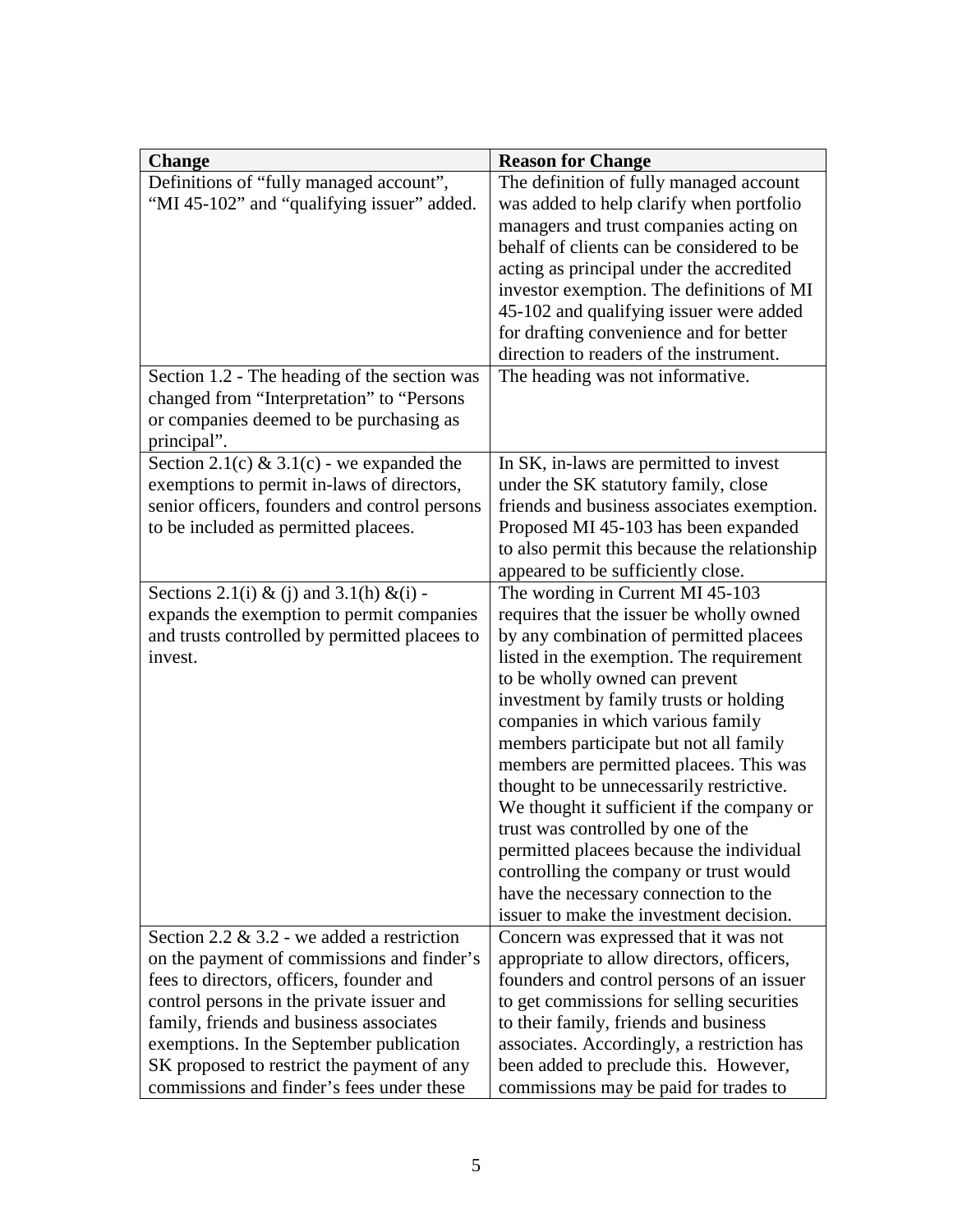| <b>Change</b>                                   | <b>Reason for Change</b>                                                       |
|-------------------------------------------------|--------------------------------------------------------------------------------|
| exemptions; however, SK removed this            | accredited investors. As a result of                                           |
| provision with respect to the private issuer    | comments received, SK reconsidered its                                         |
| exemption.                                      | prohibitions against all commissions                                           |
|                                                 | being paid under the private issuer                                            |
|                                                 | exemption.                                                                     |
| Sections $2.3 \& 3.3$ - In the September        | Prior to adoption of Revised MI 45-103 in                                      |
| publication we added a new requirement to       | SK, investors who invest based on a                                            |
| file a modified Saskatchewan risk               | relationship of friendship or business                                         |
| acknowledgement when selling securities         | association must be advised of the risks of                                    |
| (under the private issuer or family, friends    | investing and file a statement describing                                      |
| and business associates exemption) to           | the relationship. A new form, Form 45-                                         |
| Saskatchewan purchasers where the               | 103F5 has been developed to address this                                       |
| purchaser was investing on the basis of         | issue. The form will only be required in                                       |
| friendship or business association. SK          | SK with regard to sales to SK purchasers.                                      |
| determined to remove the requirement            |                                                                                |
| under the private issuer exemption.             |                                                                                |
| Section $4.3(1)$ - added clarification that the | This change was made to contemplate the                                        |
| 2 day right of withdrawal need only be          | various future legislative amendments.                                         |
| provided by contract if it is not provided by   |                                                                                |
| securities legislation.                         |                                                                                |
| Section $4.5$ – the number of years that issuer | This change was made because the                                               |
| must retain risk acknowledgement increased      | limitation period in certain jurisdictions is                                  |
| from 6 to 8 years.                              | 8 years not 6.                                                                 |
| Section 6.3 - we added resale restrictions to   | MI 45-102 does not address the resale                                          |
| deal with underlying securities acquired on     | restrictions applicable to underlying                                          |
| exercise of convertible securities.             | securities acquired on exercise or                                             |
|                                                 | conversion of convertible securities. This                                     |
|                                                 | issue is dealt with in separate BC $\&$ AB                                     |
|                                                 | local instruments that amend Multilateral                                      |
|                                                 | Instrument 45-102 Resale of Securities.                                        |
|                                                 | This new provision will allow the other                                        |
|                                                 | jurisdictions to adopt MI 45-103 without                                       |
|                                                 | amending MI 45-102 and will supercede                                          |
|                                                 | the separate local BC & AB instruments.                                        |
| Section 6.4 - we added Manitoba resale          | MI 45-102 only applies in part in MB                                           |
| restrictions.                                   | because MB is an 'open jurisdiction.'                                          |
|                                                 | Accordingly, we thought it appropriate to                                      |
|                                                 | include in the rule, the resale restrictions                                   |
|                                                 | that apply in Manitoba rather than                                             |
|                                                 | requiring readers to refer to a separate MB                                    |
|                                                 | instrument. Subsequent to the September<br>publication we slightly amended the |
|                                                 |                                                                                |
|                                                 | wording to reflect the MB requirements.                                        |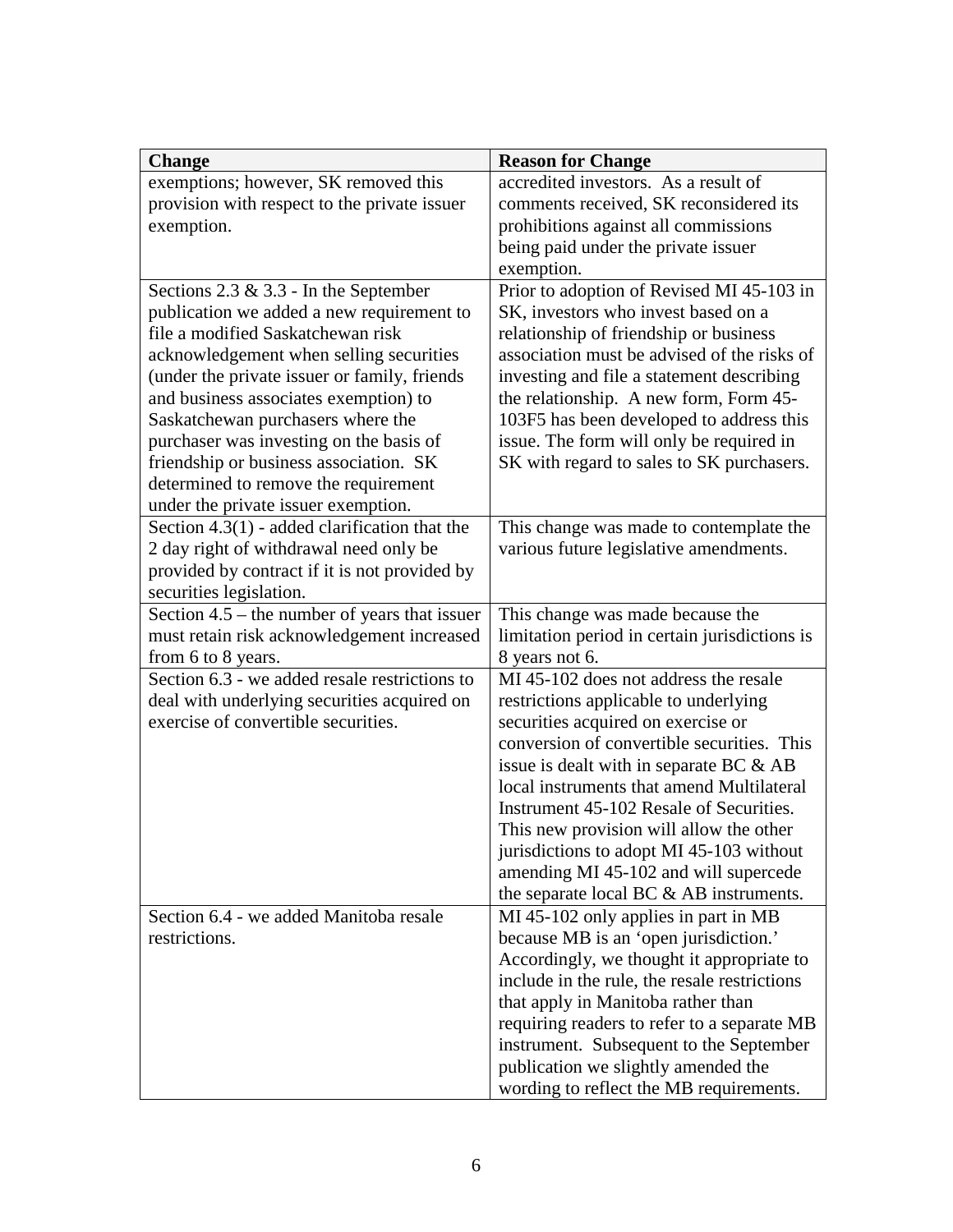| <b>Change</b>                                 | <b>Reason for Change</b>                      |
|-----------------------------------------------|-----------------------------------------------|
| Section 7.1 - we removed the requirement      | BC has historically only required the         |
| for an investor to file a report of exempt    | issuer to file a report when relying on a     |
| distribution when selling securities under an | prospectus exemption. Many of the other       |
| exemption.                                    | jurisdictions have required anyone relying    |
|                                               | on a specified exemption to file a report.    |
|                                               | We eliminated the requirement for a           |
|                                               | selling security holder to file a report. The |
|                                               | issuer's reporting requirement remains.       |
| Section $7.1(3)$ - we have added a provision  | We generally give exemptive relief in         |
| allowing a mutual fund or non-redeemable      | these circumstances. By providing it in       |
| investment fund to file their report of       | MI 45-103, it will reduce the regulatory      |
| exempt distribution under the accredited      | burden for these types of issuers.            |
| investor exemption use within 30 days of      |                                               |
| their financial year end rather than 10 days  |                                               |
| after the distribution.                       |                                               |
| Part 8 - we have added a section indicating   | All jurisdictions will require the same       |
| that in BC the required forms are designated  | forms. In the September publication, BC       |
| by the BC regulator.                          | was not referenced in Part 8 because the      |
|                                               | BCSC did not want to prescribe the forms      |
|                                               | as rules but would instead have the           |
|                                               | Executive Director prescribe the forms.       |
|                                               | The section now indicates this.               |
| Part 9 - we have added an exemption           | Certain of the jurisdictions were             |
| provision so that either the securities       | concerned that their existing exemptive       |
| regulatory authority or regulator can grant   | relief provisions were not broad enough to    |
| an exemption from the instrument.             | grant relief from all of the requirements of  |
|                                               | MI 45-103.                                    |

#### **2. Form 45-103F1 Offering Memorandum for Non-Qualifying Issuers**

- In the September 20, 2002 publication:
	- o We amended Part 1 of the Form to change the various references to "available funds" and "use of available funds" to refer to "net proceeds" and "use of net proceeds". The calculation of available funds required that working capital be added or a working capital deficiency be deducted from the net proceeds. In some circumstances, disclosure of available funds could be misleading, for example, if an issuer had a working capital deficiency but had no intention to use the net proceeds to reduce the working capital deficiency. Although working capital or a working deficiency will now be excluded from sections 1.1 and 1.2, disclosure of any working capital deficiency is still considered material. Accordingly, a new section has been added to Part 1 of the forms requiring disclosure of such deficiency.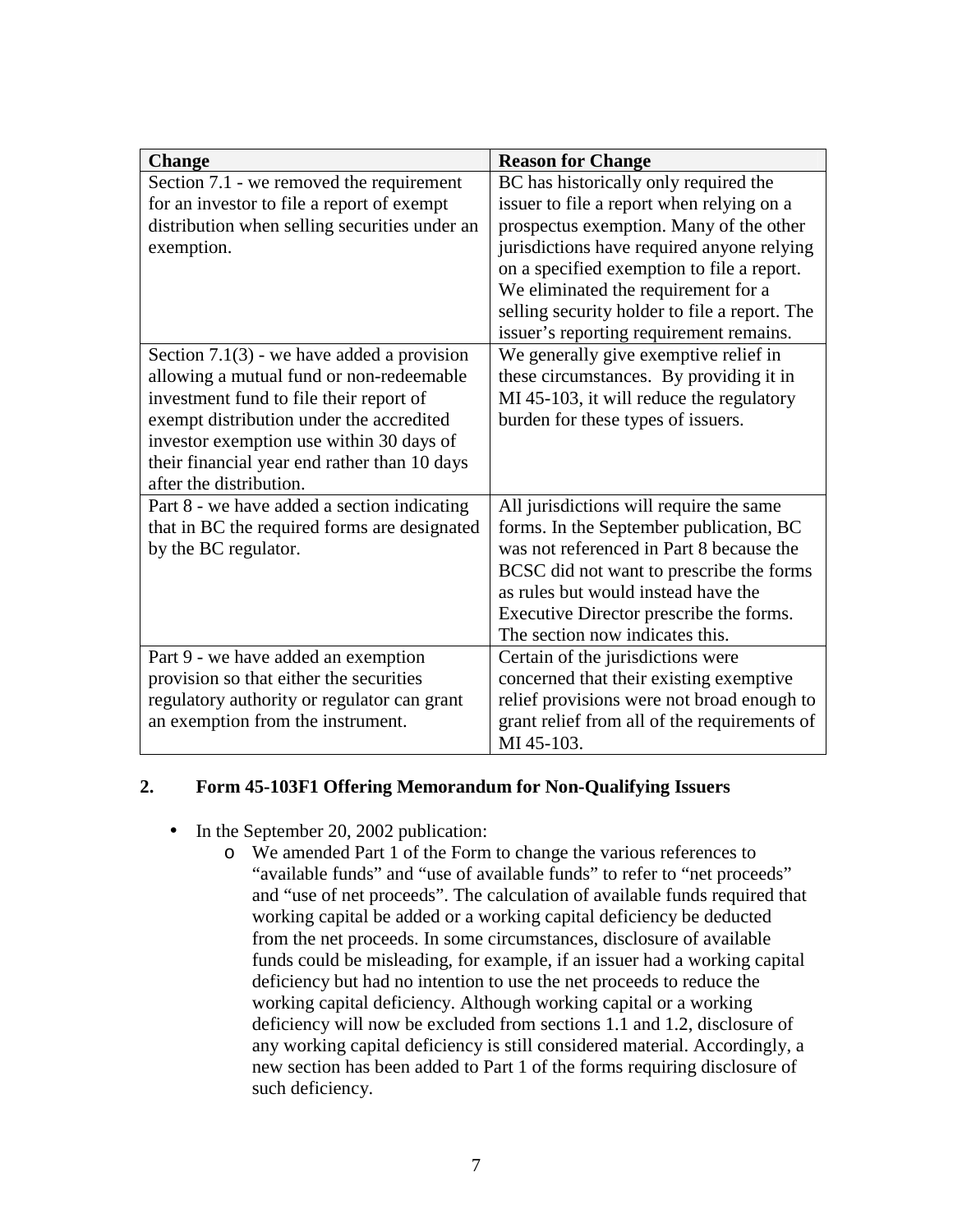- o We added a requirement to item 6 to provide information regarding RRSP eligibility.
- o We created a new item 12 referring to financial statements. Some issuers that have filed non-qualifying issuer offering memoranda have not attached financial statements to the offering memoranda. Although the instructions to the form already clearly indicate financial statements are required, the additional item is intended to act as a reminder of the requirement to include the financial statements and that the financial statement disclosure is being certified as part of the offering memorandum.
- Since the September 20, 2002 publication:
	- o The form has been amended to reflect the change to Manitoba's resale restrictions referred to in the rule.
	- o Instruction 6 to the form has been amended to clarify who signs the offering memorandum when the issuer is a limited partnership or trust.

#### **3. Form 45-103F2 Offering Memorandum for Qualifying Issuers**

- In the September 20, 2002 publication:
	- o We amended Part 1 of the Form to change the various references to "available funds" and "use of available funds" to refer to "net proceeds" and "use of net proceeds". The calculation of available funds required that working capital be added or a working capital deficiency be deducted from the net proceeds. In some circumstances, disclosure of available funds could be misleading, for example, if an issuer had a working capital deficiency but had no intention to use the net proceeds to reduce the working capital deficiency. Although working capital or a working deficiency will now be excluded from sections 1.1 and 1.2, disclosure of any working capital deficiency is still considered material. Accordingly, a new section has been added to Part 1 of the forms requiring disclosure of such deficiency.
	- o We added a requirement to item 6 to provide information regarding RRSP eligibility.
- Since the September 20, 2002 publication
	- o Instruction 8 to the form has been amended to clarify who signs the offering memorandum when the issuer is a limited partnership or trust.

#### **4. Form 45-103F3**

In the September 20, 2002 publication we added a statement to clarify that except in BC and NS, the investor may be required to seek advice regarding the investment. The reference to securities commission has been changed to securities regulatory authority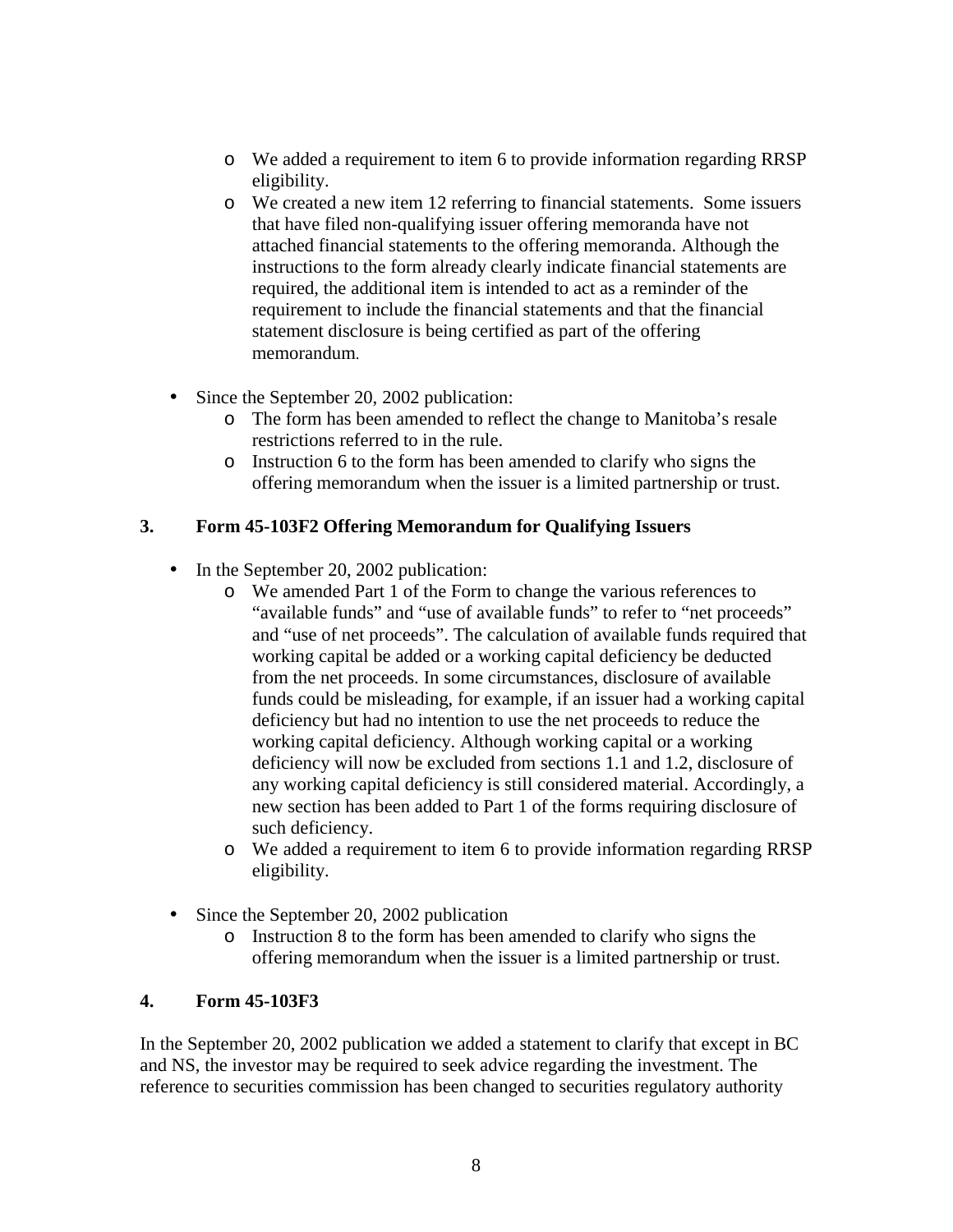because, in some jurisdictions, there is no commission, just a division of a government department.

The form previously told investors "you will not receive ongoing information". The form has been amended to indicate they "may not" receive the information.

### **5. Form 45-103F4** *Report of Exempt Distribution*

This was a new form that was published with the September 20, 2002 publication. It is a new report of exempt distribution. It is intended to replace the current report (Form 20).

| <b>Change</b>                                  | <b>Reason for Change</b>                     |
|------------------------------------------------|----------------------------------------------|
| Section 5 and 6 - we have inverted the         | BC requested this change because they are    |
| order of the new sections so that issuers      | proposing to make the form electronic.       |
| first provide full details of the distribution | Under their electronic form, once the issuer |
| on the schedule and then summarize the         | completes the information on the schedule,   |
| distribution in the main body of the form.     | the summary information will                 |
|                                                | automatically be calculated for them. The    |
|                                                | reordering should make it easier for issuers |
|                                                | to complete the form.                        |
| Section 6 (former $s.5$ ) - we amended the     | The change is for clarification and to avoid |
| instructions to indicate that securities       | duplication. Securities issued for           |
| issued for payment of commissions and          | commissions and finder's fees are already    |
| finder's fees should not be included in the    | required to be disclosed in the table under  |
| table.                                         | section 7.                                   |
| Section 6 (former s.5) - we amended the        | Some jurisdictions, such as BC and AB,       |
| table to clarify that in tabulating amounts    | consider distributions outside the           |
| per jurisdiction, the amounts raised from      | jurisdiction by issuers within the           |
| residents in the jurisdiction are added, not   | jurisdiction to also be distributions in the |
| the amounts raised from distributions in the   | jurisdiction. With the original language,    |
| jurisdiction.                                  | this could make completing the form          |
|                                                | confusing for issuers. For example if a BC   |
|                                                | issuer conducted an offering in BC, AB and   |
|                                                | SK, they would have indicated in the BC      |
|                                                | category all purchasers in all jurisdictions |
|                                                | and in the AB and SK categories, only the    |
|                                                | purchasers in those jurisdictions. The       |
|                                                | revised form clarifies that in the BC        |
|                                                | category, they would only list purchasers    |
|                                                | resident in BC.                              |

Changes made since the September 20, 2002 publication are summarized below.